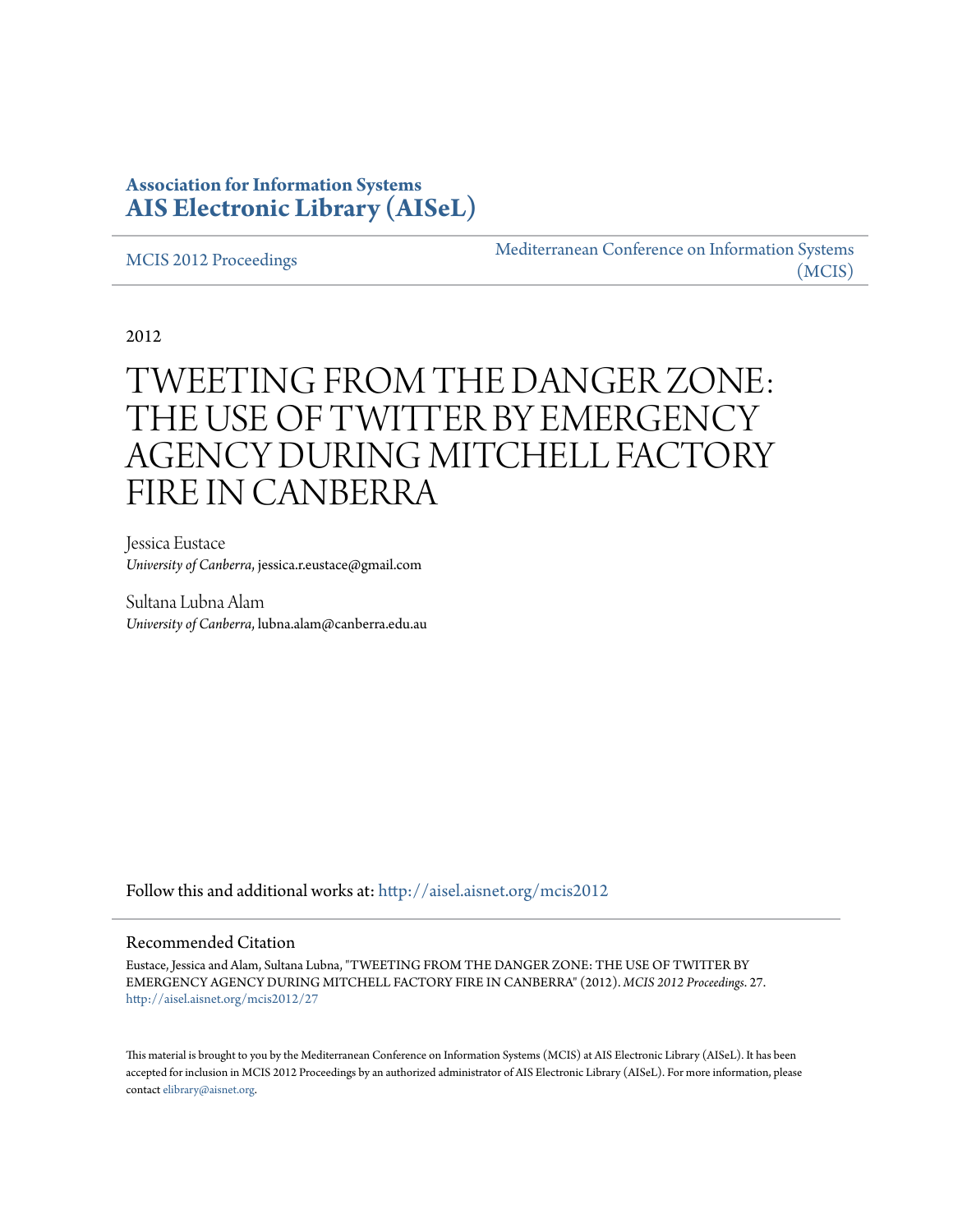# TWEETING FROM THE DANGER ZONE: THE USE OF TWITTER BY EMERGENCY AGENCY DURING MITCHELL FACTORY FIRE IN CANBERRA

Jessica Eustace, University of Canberra, Bruce ACT 2601, Australia, jessica.r.eustace@gmail.com

Sultana Lubna Alam, University of Canberra, Bruce ACT 2601, Australia, lubna.alam@canberra.edu.au

#### *Abstract*

*Emergency Agencies have shown a significant interest in the use of social media such as Twitter and Facebook for interacting with partner institutions and citizens for distribution of vital disaster information. This paper is a case study about how social media was used in a crisis situation, being the Mitchell factory fire, in Canberra, Australian Capital Territory (ACT). In particular this paper looks at how one social media site; Twitter, was used. Twitter became a way for many Canberran citizens to find out essential information about the factory fire that broke out on September 16th 2011.This case study looks at the correlation of offline events with online events, the impact and effect of social media in an emergency context and the experience of the ACT Emergency Services Agency (ESA) Media team's use of Twitter during the day's events and the lessons they have learnt from this experience.* 

*Keywords: Crisis Informatics, Twitter, Emergency Management, Government.*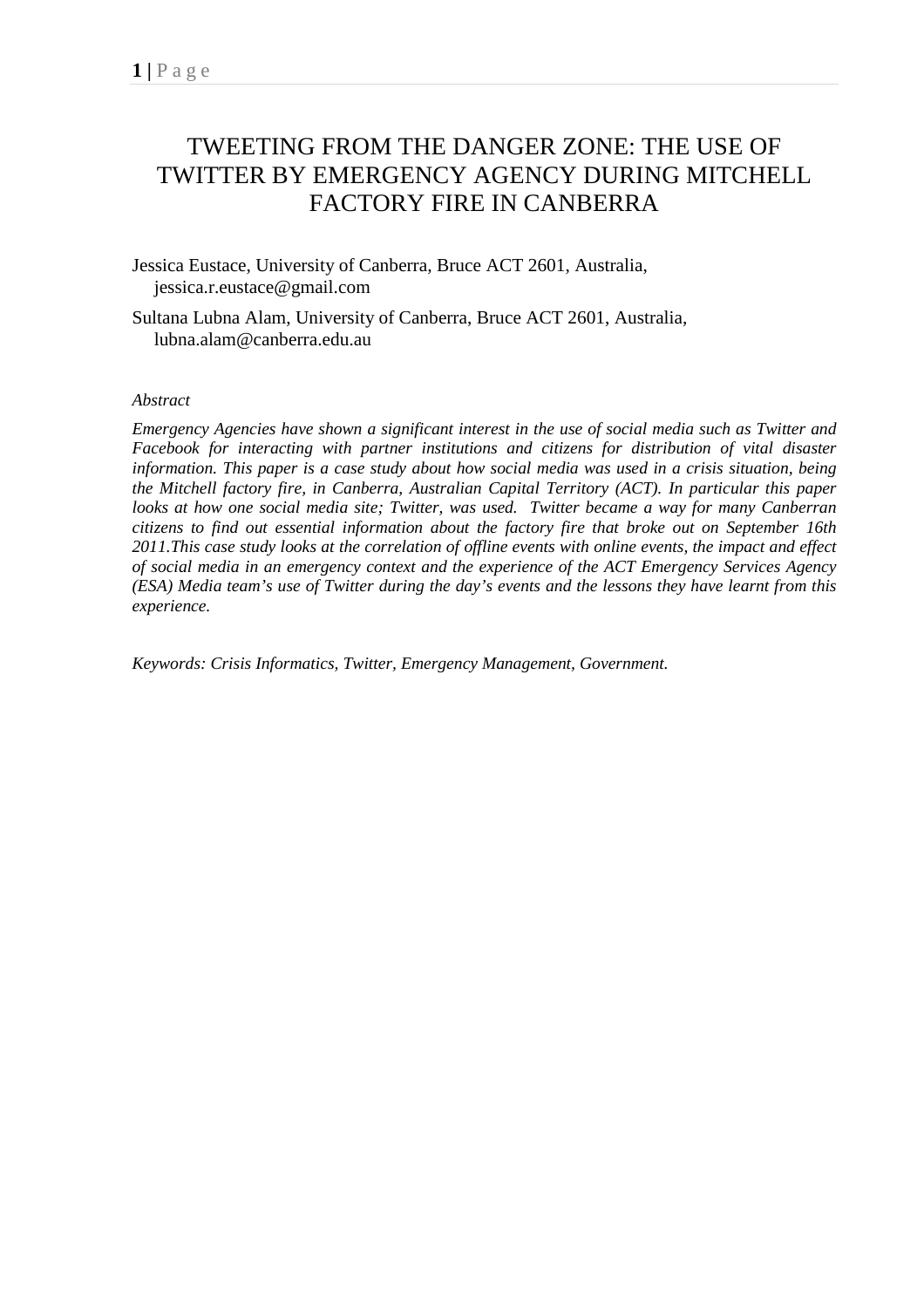### **1 INTRODUCTION**

Social media tools and technology that was meant for purposes such as socialising, have become a very important tool in times of crisis. Social media tools such as Facebook and Twitter have been used as a source of information in many cases in America, India, Chile and Australia. Information sharing extends to emergencies and natural disasters such as the Australian 2010-2011 floods in Queensland and man-made emergencies such as the 2007 Virginia Tech shootings. This use of social media during an emergency is termed 'crisis informatics', a term that helps to define social media use during an emergency.

Palen and Sutton (2011) states that throughout history humans have demonstrated that when faced with a disaster they adapt whatever tools and skills they have to help in the response and recovery efforts. More recently with the invention of social media tools such as Twitter and Facebook, a regular user of social media can be just as effective as traditional media sources (for example e news radio and emergency services personnel) in disseminating information about a disaster. Therefore the study of crisis informatics is viewed as an expanded social system in which information about a crisis is disseminated between official channels and public entities (Palen,Vieweg,Lui, and Hughes 2009).

Effective information management is very important for disaster management (Bunker and Smith 2009). The current influx of new technologies and trends such as cloud and social media provide both opportunities and challenges to emergency agencies in making decisions about the effective use of these technologies (Zhang et al 2010). Parameswaran & Whintson (2007) define social computing as "a large number of new applications and services that facilitate collective action and social interaction online with a rich exchange of multimedia information and evolution of aggregate knowledge have come to dominate the web." It has been suggested that "the mediating and social networking technologies of WEB2.0 for example. Facebook, wikis, mashups, and changing telecommunication infrastructure such as mobile applications and cloud computing ( the practice of using remote servers to host data) are seen as the means to facilitate crowd-sourcing ( the process of using a large number of people to cary out a job) of information and its management and use in disaster scenarios" (Bunker 2011).

In light of this emergence of social media use in an emergency context, this paper presents a case study about how social media was used in a crisis situation, being the Mitchell factory fire, in Canberra, Australian Capital Territory (ACT). In particular this paper look at how one social media site; Twitter, was used. Twitter became a way for many Canberran citizens to find out essential information on the factory fire that broke out on September 16th 2011. This case study looks at the correlation of offline events to online events, the impact and effect of social media in an emergency context and the experience of the ACT Emergency Services Agency (ESA) Media team's use of Twitter during the day's events and the lessons they have learnt from this experience.

### **2 LITERATURE REVIEW**

 In order to understand the complexities of crisis informatics, this paper conducts a literature review. Many case studies have been conducted under the term of crisis informatics; mainly American emergencies such as the 2009 Oklahoma grassfires, the 2008 hurricane season and the 2007 Virginia Tech shootings, as well as two Australian case studies about the 2010-2011 Queensland floods. These are all relevant to this case study.

The research about the related texts that were studied, demonstrated they had similar themes.

These are:

- Situational analysis and awareness.
- E-participation.
- Information dissemination about the crisis at hand.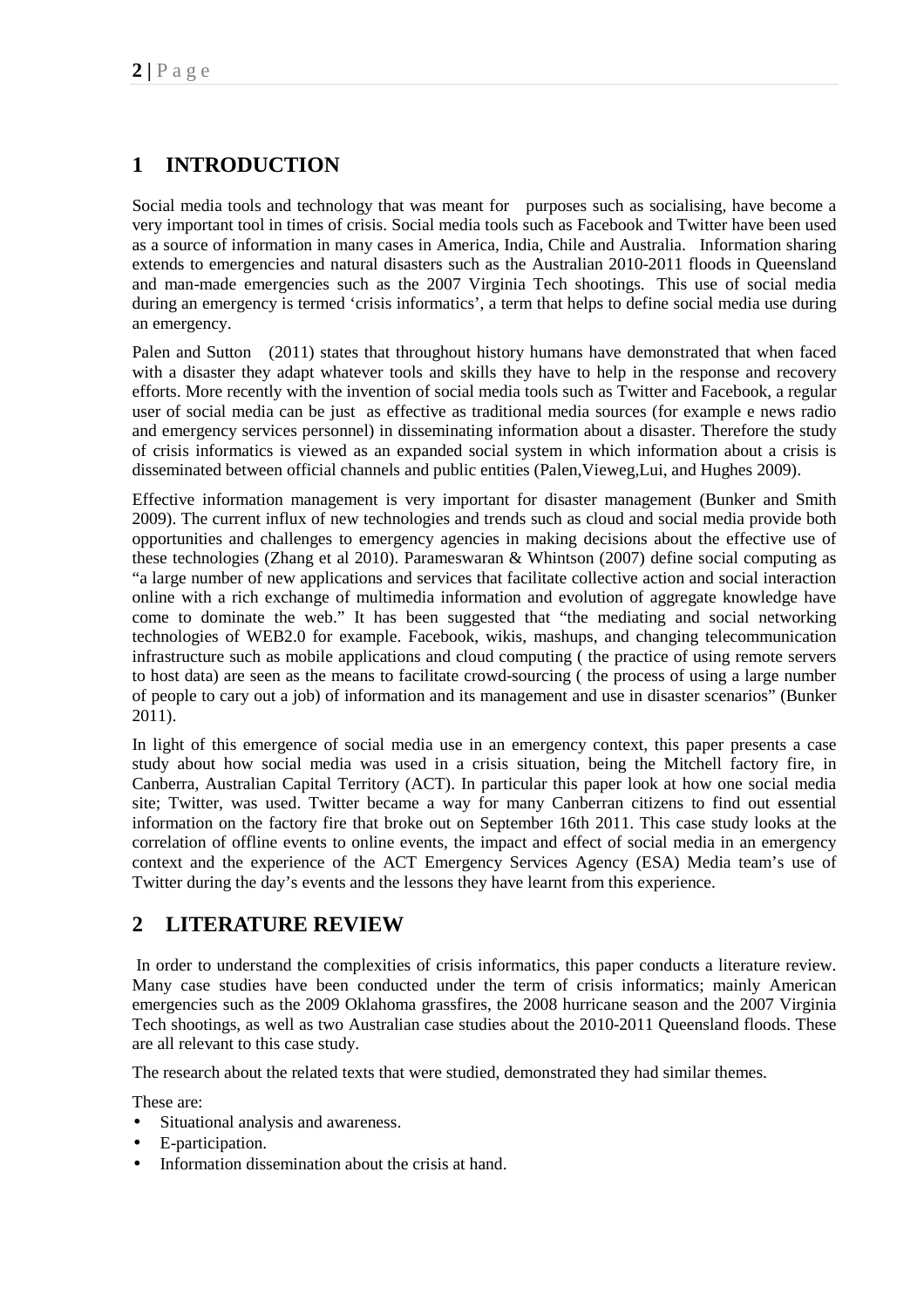One notable case is Sutton's and Palen's study about the 2007 California wildfires. This case is a very good example of all three themes above. Sutton's and Palen's theory about social media is that social media support's backchannel communications which allows civilians to have the ability to share information on various 'back channel' mediums such as Flickr, personal blogs and mashups. Even though the mentioned back channels in this case study were frowned upon by public officials due to the fact that rumours could occur and spread incorrect information, a majority of people used a mix between traditional media and social media to get information about the emergency.In this case study it is interesting to note a small minority of those surveyed said that traditional media was not catering to their needs. This included a bias towards the more metropolitan areas in news broadcasts instead of the outlying areas that were also wildfire affected. Sutton and Palen also commented on the timeliness of news straight from the authority's website, finding that even websites of emergency service agencies had a time delay, meaning that once something was published, the people in the affected areas had no time to prepare therefore by using social media they would get timely information from their peers. This was a great way for people to understand the situation at hand.

Another case where situational awareness was found to be a factor in an emergency situation is the case study conducted by Hughes (2011) during the Oklahoma Grassfires and the Red River floods in America in 2009. Hughes (2011) found that situational awareness gave people a coherent full picture about a particular situation just by looking at small vignettes of information such as geo-tagging on mciroblogging websites. Geo-Tagging is a method where geographic information about place names, street addresses and landmarks are put on a tweet. It was found that 78% of Twitter Oklahoma users and 86% of Red River users Tweeting used geo-tagging as part of their Tweets. This percentage of surveyed results suggests that in these cases the individuals using Twitter at the time felt that geotagging was an important part of gaining situational awareness. This case is similar to another case study conducted by Vieweg Palen ,Lui ,Hughes and Sutton (2008) which looked at social media use in the aftermath of the 2007 Virginia tech shootings where situational awareness was needed for people to feel empowered with information. The 2007 Virginia Tech shootings had similar findings to Sutton's and Palen's and Hughe's case study. In this case the high amount of e-participants let Vieweg et.al made a timeline of events that pinpointed communications on a number of social media and Web 2.0 sites such as Facebook and Wikipedia which allowed people to gather information about victims before the media got the official list of victims. What was interesting to note about this case, was that there was no government or official involvement on social media. However all information given on these websites was correct and preceded media and officials due to 'collective intelligence', where a 'large, distributed number of people who exhibited problem solving capabilities came together online' (Hurtz and Turoff, Quoted in Vieweg et.al 2008) meaning information was easily disseminated across many sites in a matter of hours.

Information dissemination was also very important in Hughes's (2009) case study of the 2008 Hurricane season. This case study found that a majority of Twitter messages that were sent out during the season that were relevant to the hurricanes were quite high. This iscompared to the general tweets that were sampled during that time which included Uniform Resource Locator's (URL's) which were gaining popularity as it was a new feature of Twitter. What is interesting to note is that in the time frame of May 2007 when Java found only 13% overall had a URL (Java 2007, quoted in Hughes 2009) had changed in 2009 to have 24.75% of all Tweets having a URL . This suggests that Twitter's role in society is more substantial than just using tweets for daily activities.

This also leads us back to Sutton's and Palen's paper where respondents to their questionnaire found that some people found a 'need to contribute on social media sites in order to cope with the enormity of the situation' (Sutton and Palen 2011). However so far none of these American case studies have looked closelyat the government or emergency authorities role in Twitter, with one case study commenting with the valid point of one authorities disdain over the use of social media sites over fear that rumours could arise from information sharing on such sites. We however see a change when we look at two Australian case studies.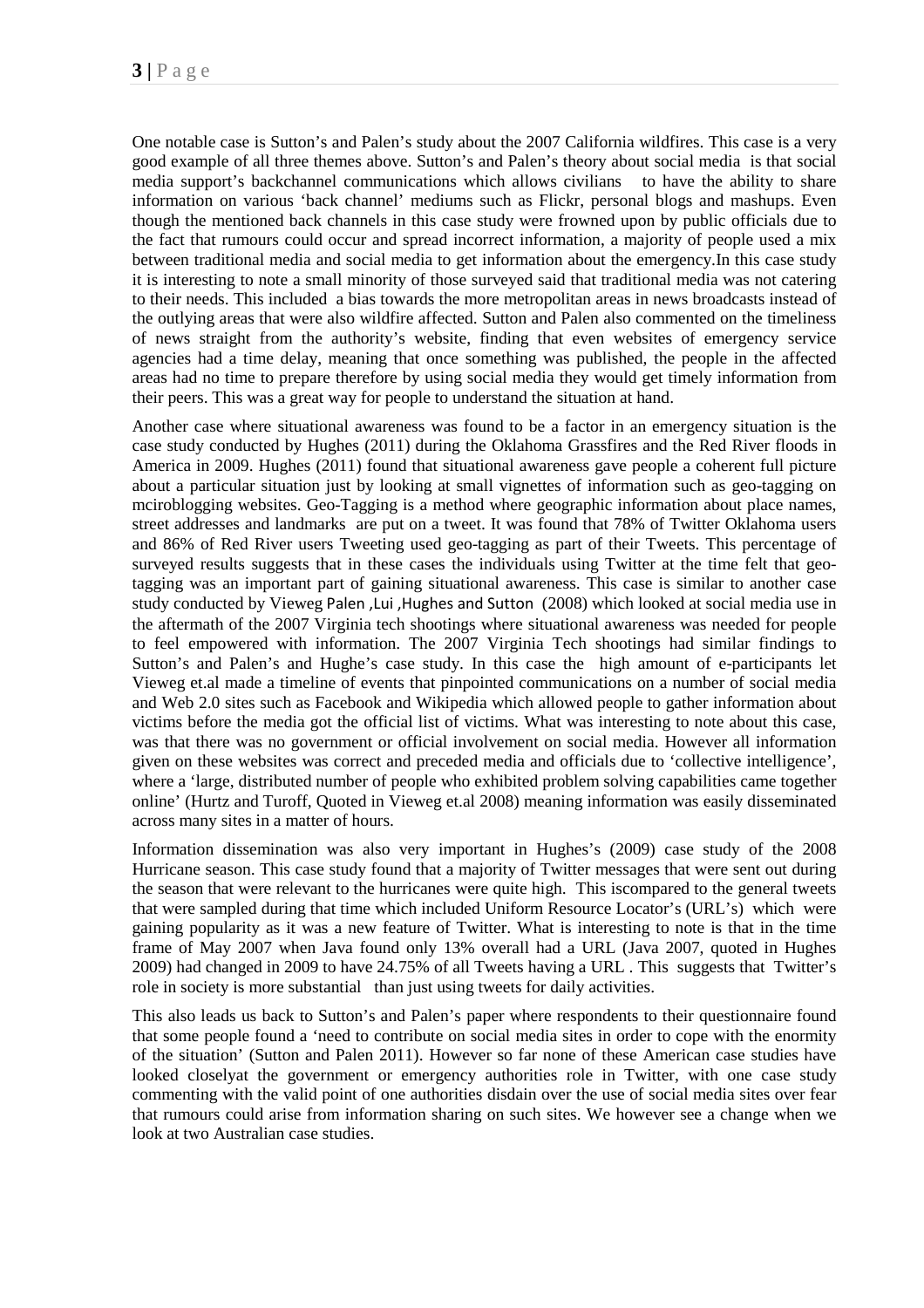Once again situational analysis and awareness and information dissemination was important in Cheong's social network analysis of Tweets during the 2010-2011 Queensland floods (Cheong and cheong 2011) however in this case there was a greater emphasis on e-participation and the participation of government entities such as politicians and government agencies participating in the social media scene, particularly with Twitter. In this study Cheong found that Twitter is not just a social network, but also a news service (Yates and Paquette quoted in Cheong et.al 2011) where information from official and reputable sources is regarded as valuable and is actively sought after and propagated especially in emergency situations for example the Queensland flood (Cheong et.al 2011). In this case study it was found that participation and interaction between government bodies, politicians, general public, public commentators and non-government bodies was high, with high interactions such as followings, tweets and retweets. However the Queensland police media's review of Twitter use during the 2010-2011 Queensland floods (Royal Commission Report 2011) focused more on information dissemination as a key source for both media outlets and the civilians affected by the floods. The Queensland police media unit found that using Twitter, they had the ability to push out large volumes of information to large numbers of people, they didn't have to rely on using media to get specific information out to the public in affected areas and was able to 'kill' rumours quickly by using the #mythbuster hashtag. The Queensland police unit also noted that many media outlets also used their Twitter feeds to get trustworthy information from an authoritative source.

These situations suggest that e-participation and situational analysis and awareness are very important and needed in a time of crisis. In these cases we find that people who know what the situation is and can participate with what is happening can feel more in control and be more informed about current situations.

### **3 RESEARCH METHOD AND EVALUATION FRAMEWORK**

This is a single case study approach as this enabled an exploratory interpretive investigation into what is a unique situation. In general, case studies are the preferred strategy when the focus is on a contemporary phenomenon within some real-life context (Yin 1994). Yin argued that case studies are good for when the available or existing knowledge base is poor, in essence, "when the boundaries between phenomenon and context are not clearly evident". Use of Twitter during an emergency is still an emerging event, and hence case study approach was suitable for a qualitative analysis.

To research this issue one of the authors held an interview with the ACT Emergency Services Agency (ESA) public media liaison officer. Through this interview critical issues and measures around the Twitter use during the fire unfolded. Further the interviewer was provided with supplemental information on Twitter usage, follower data, the sudden surge in Twitter use and organisational policy documentation around social media usage. They also provided a set of popular and significant tweets for the fire. To gain more information about the crisis of focus, further information was collected from newspaper articles, news bulletins and relevant blogs (Thomler 2011).

In the context of this study to measure the success of the use of Twitter during the 2011 Mitchell factory fire, an evaluation framework can be used. There are many evaluation frameworks available in associated literature. As social media is all about e-participation by citizens in a government context, Grubner's (2011) criteria of success and Leitner's and Torok's (2011) e-participation Euro zone award evaluation criteria is relevant for this study.

Grubner's (2011) criteria's of success looks at six factors for assessing how social media, in particular Twitter, was used during the student protests in Vienna in 2009. Grubner stated six criteria to evaluate and measure what role social media online had in enabling the offline events. The criterions are:

- sufficient number of participants,
- efficient flow of information and discussion,
- mobilisation,
- the impact,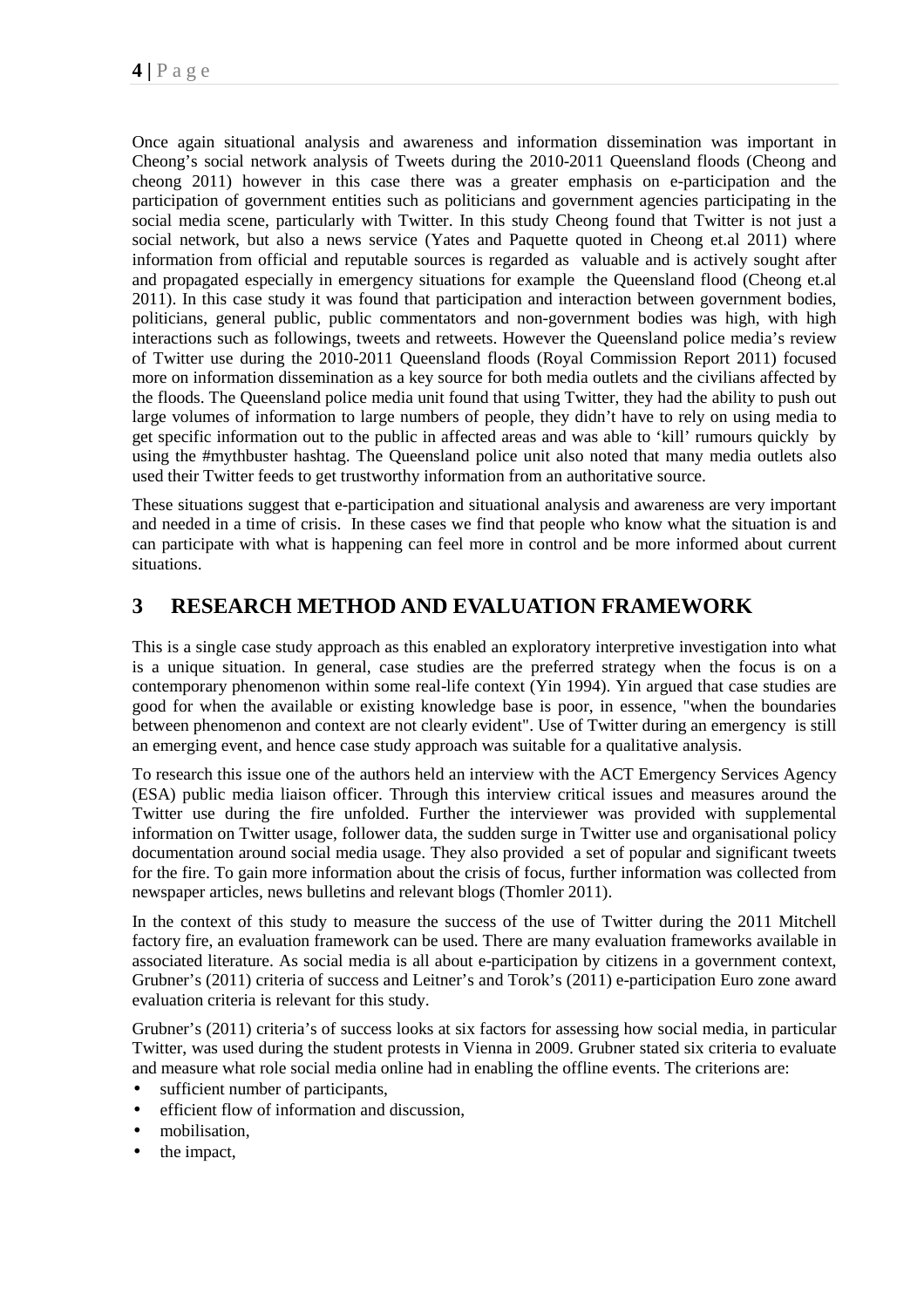• effect and sustainability.

Leitner and Torok (2011) stated six criteria which are usually used to assess the effectiveness of eparticipation for European e-participation awards; by looking at the relevance, impact, innovation, potential to re-share, management and communication and dissemination of information in an eparticipation environment. Leitner and Torok also add sustainability, usage and public value of eparticipation as further criteria to measure success of e-participation applications to further measure the success. . This paper looks at ACT ESA's use of Twitter in an emergency context. It looks at ways Twitter contributed to the success and effectiveness of dissemination and management of the factory fire in Mitchell. Therefore it would be useful to use a subset of Grubner's, Lietner's and Torok's criteria as deemed to be relevant for this study. To evaluate the success and impact of Twitter usage during emergency scenario, the paper uses the following criteria:

- Sufficient number of participants and public values of e-participation.
- Efficient flow of information.
- Dissemination of information.
- Potential to re-share, manage and communicate the communications throughout the day.

### **4 THE MITCHELL FACTORY FIRE**

4.1 Background to the event

In the early hours of September  $16<sup>th</sup> 2011$  a factory fire broke out in the industrial suburb of Mitchell in North Canberra. This had the potential to cause a toxic plume of smoke to rise into the air of North Canberra. Traditional media sources were notified, as well as using for the first time the Emergency alert system, which is a text message and telephone message program that sends out messages to all people who had phone numbers registered by their telecommunications provider, in the affected geographic area. This, plus their use of social media was widely criticised by many prolific Australian bloggers such as Craig Thomler (2011) and newspapers such as the Canberra Times.

What is interesting to note, and is the focus of this paper, is that the ACT Emergency Services Agency, which is the overarching agency that looks after four emergency services providers; the ACT Ambulance Service, ACT Fire Brigade, ACT Rural Fire Brigade and the ACT State Emergency Service, used its social media account for the first time to broadcast information to the concerned residents of North Canberra. The reason why ESA's social media accounts were never used before the day of the fire was because the social media policy that had been under development was due to be released on the day of the fire outbreak, which proved to be unfortunate timing. The Emergency Services Agency was later due that afternoon to let the redeveloped ESA website 'go live'. This new website was linked to their corresponding social media accounts using a tool called dlivr.it. Unfortunately due to the bad timing of the incident, the ESA media team had to manually update the Twitter feed, therefore this paper describes the use, the lessons learnt and the early adoption of a social media platform of an Australian Emergency authority, which in turn suggests how other emergency authorities across Australia and the world can use social media during a crisis.

#### 4.2 The ACT Emergency Services Agency Social Media Policy

To understand the case which this paper discusses it is necessary to mention the ACT ESA's social media policy. The ACT Emergency Services Agency (ESA) social media guidelines state that all information given to the public needs to follow the principals of :

- Trust
- **Transparency**
- Timelessness
- **Accuracy**
- **Accessibility**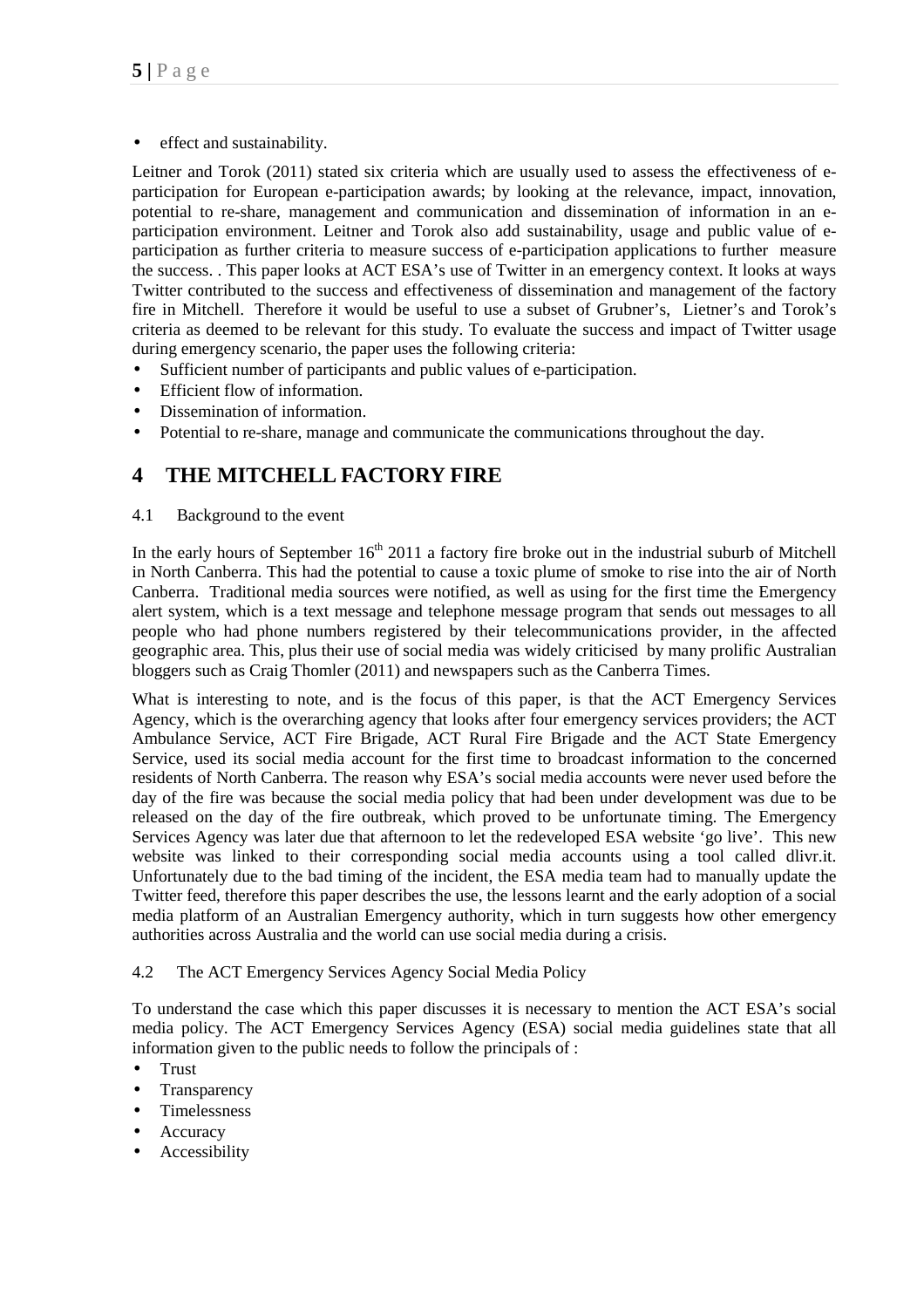To be the single source of truth

Also according to ACT ESA policy all social media accounts that are related to the Emergency Services Agency have the following purpose:

• To disseminate whole of ESA real time emergency information such as alerts and updates to the ACT community.

• Educate the general public, using their community education campaigns such as prepare, act and survive bushfire safety campaign.

• Provide a way to promote recruitment programs.

Give a way for Chief Officers of each service a way to communicate to the volunteers and workforce of each service.

- Provide a means to promote the work that each service conducts on a daily basis.
- 4.3 The experience of the use of Twitter from the ESA media team

In an interview with the Emergency Services Agency public media liaison, the use of Twitter in an emergency was being researched and policies regarding social media usage in emergency services were being written long before this emergency happened. On the  $16<sup>th</sup>$  of September 2011, there was supposed to be an official unveiling of the social media accounts along with the unveiling of a new website that would link the Twitter feeds in, so that whenever the website was updated so would the Twitter account be updated. This would mean members of the public would get timely detailed information in the online world about offline events (or in other words the emergency). This correlation would mean people would be empowered with the information that they would receive about a dangerous situation in real time.

The aim of having a Twitter account is to act as a supplementary device that would allow ESA to refer people to their website, which can be considered to be their single point of truth. This is to ensure that no confusion occurs between mainstream media, the civillian and ESA, with all parties getting similar information, allowing for the fact that it is up to the community to seek updates from whichever source they feel is necessary to keep informed about an emergency. This also allows people who are disadvantaged such as people who cannot have access to technology, still get the same information for example as someone who doesn't have access to the internet. This would enable them seek out news radio as they would be getting similar information as well as the people who use Twitter.

Twitter would also be used in times of emergency for ESA to conduct a situational analysis which uses a type of collective analysis technique to understand where and what is affected just by looking at followers and non follower's tweets. The Twitter account would also be used in times of non emergency to inform people about high profile incidents. Other Twitter accounts that are linked to the ESA's such as the ACT Ambulance Service would use Twitter for community education and recruitment.

In regards to communication between agency and the public through the ESA Twitter account, ESA has a strong view that not all questions directed at them would be answered, as the Twitter account is not monitored because of the link set up between the ESA website and their Twitter account. For example, citizens were asking questions in Twitter, but these were not responded.

@stuffandwhatnot: So. Reverse cycle aircon should it be on or off? #Mitchell @ACT\_ESA

On the day of the fire however the link between their new website and the Twitter account was not perfected, therefore all tweets had to be manually done with links to their website also manually entered, which caused some time issues for the four person media team. However their efforts were well accepted by the community as evidenced in the following tweets:

 $@i$ -corrin:  $@ACT$  ESA Great job in keeping people informed and updated regularly. Much appreciated. Thanks!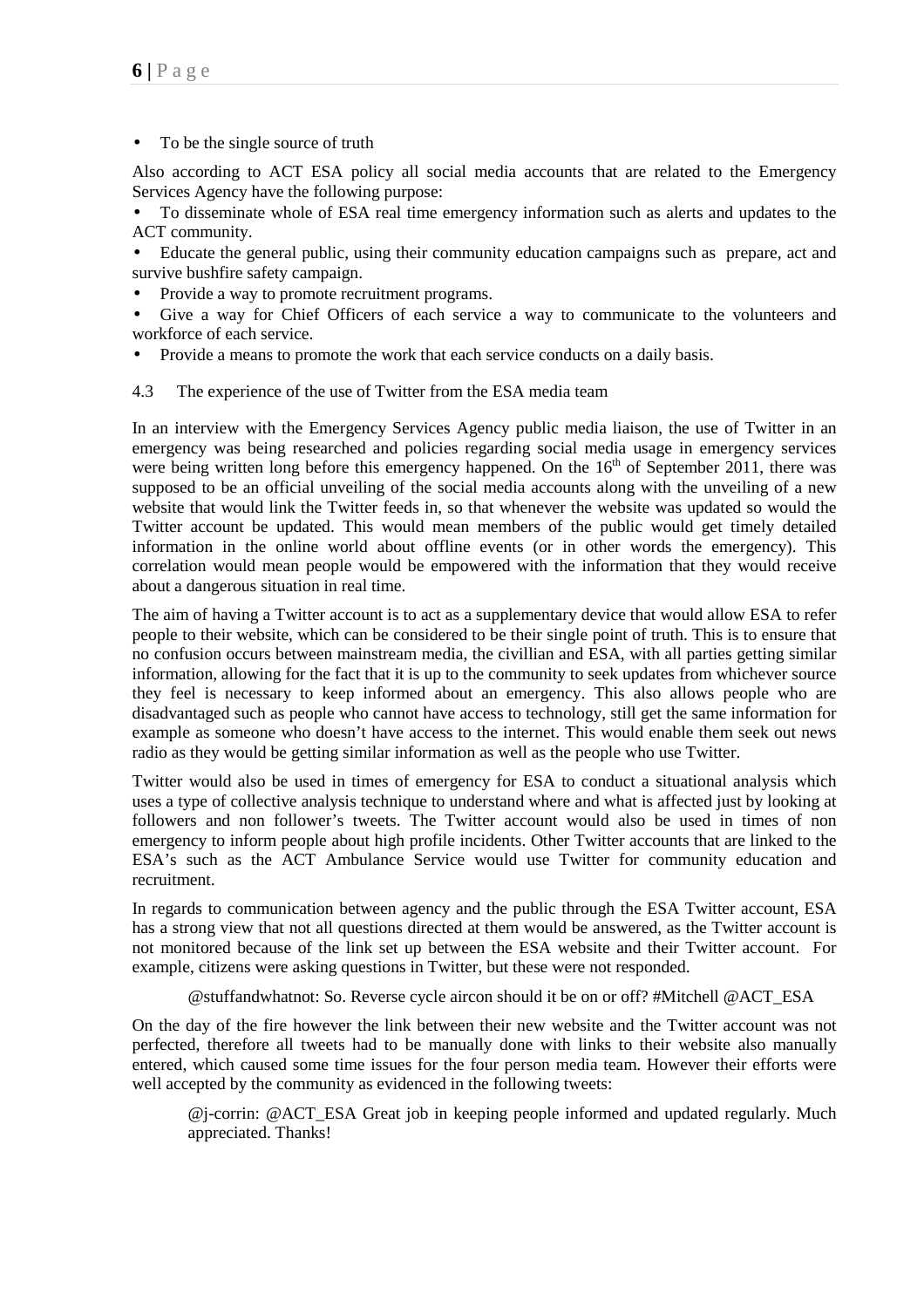@ACT\_Community: Well done to @ACT\_ESA for their coverage of the #Mitchell fire this morning. They're new to Twitter but obviously fast learners.

#### 4.4 Findings from the use of Twitter during the Mitchell factory fire

Using the Evaluation Framework that was mentioned earlier we know that Twitter was a good medium to use in an emergency.

#### *4.4.1 Sufficient Number of participants and public values of e-participation.*

It was apparent that a sufficient number of participants were involved in the online events during the fire and many people were tweeting about the events during the course of the day. On Thursday, the day before the event there were only 15 participants following the almost empty ESA Twitter feeds. By Monday morning, three days after the event, about 1,777 participants were following ESA's Twitter account. There became two standout hashtags during the event which were #CanberraFire and #Mitchell; there were 513 tweets with these hashtags.

#### *4.4.2 5.3.2 Efficient flow of information.*

 As mentioned in the previous sections and in the interview with the ESA media liaison officer, that the new ACT Emergency Services Agency Website, which uses the tool dlivr.it, a tool that automatically updates social media accounts when a new update goes on the ESA Website, was to 'go live' the afternoon of the  $16<sup>th</sup>$  of September ( the day of the fire). Due to the emergency, which as mentioned happened in the early hours of that morning, there was no other way to efficiently disseminate information, other than to manually update the ESA Twitter account and the old ESA website, as well as update all local and national media outlets regarding the fire. This was a huge effort considering the media team is small compared to most Emergency Service Media teams across Australia.

Since the fire the new ESA website has gone live and the ESA Twitter feed is updated automatically using dlivr.it. The team put a lot of effort into making sure that information efficiently flowed to the public, as well as making sure that the public also had other avenues of information to gravitate to such as radio and television, in case the team was unable keep up with ever changing circumstances of the fire and the constant need for information to the public and media.

### *4.4.3 Potential to re-share, manage and communicate s as well as dissemination of information during the day .*

With the total tweets for the incident reaching 107 tweets going out to 1,777, participants just made by ESA , in a matter of 22 hours, it can be assumed that there was efficient flow of information because there were a sufficient number of participants. Two tweets alone got 39 retweets by their followers. Therefore is can be assumed that dissemination of information was widespread because more information got out to people who might not have been following ESA on Twitter that day. The ESA Twitter account also got 355 mentions on Twitter meaning more information was disseminated Whether or not it was accurate is unknown. However it was evidence that citizens were sharing and thus assisting in disseminating disaster information. Most popular tweets by @ACT\_ESA shows that important messages were being retweeted. These were as follows:

act@esa: Some reports suggesting that ACT Fire Brig has declared the smoke is not toxic are incorrect the smoke is still potentially toxic #Mitchell (19 retweets)

act@esa: The #Mitchell #canberrafire is out 22 hours after it started. Great work ACTFB. Mitchell exclusion zone to remain in place for the weekend. (20 retweets)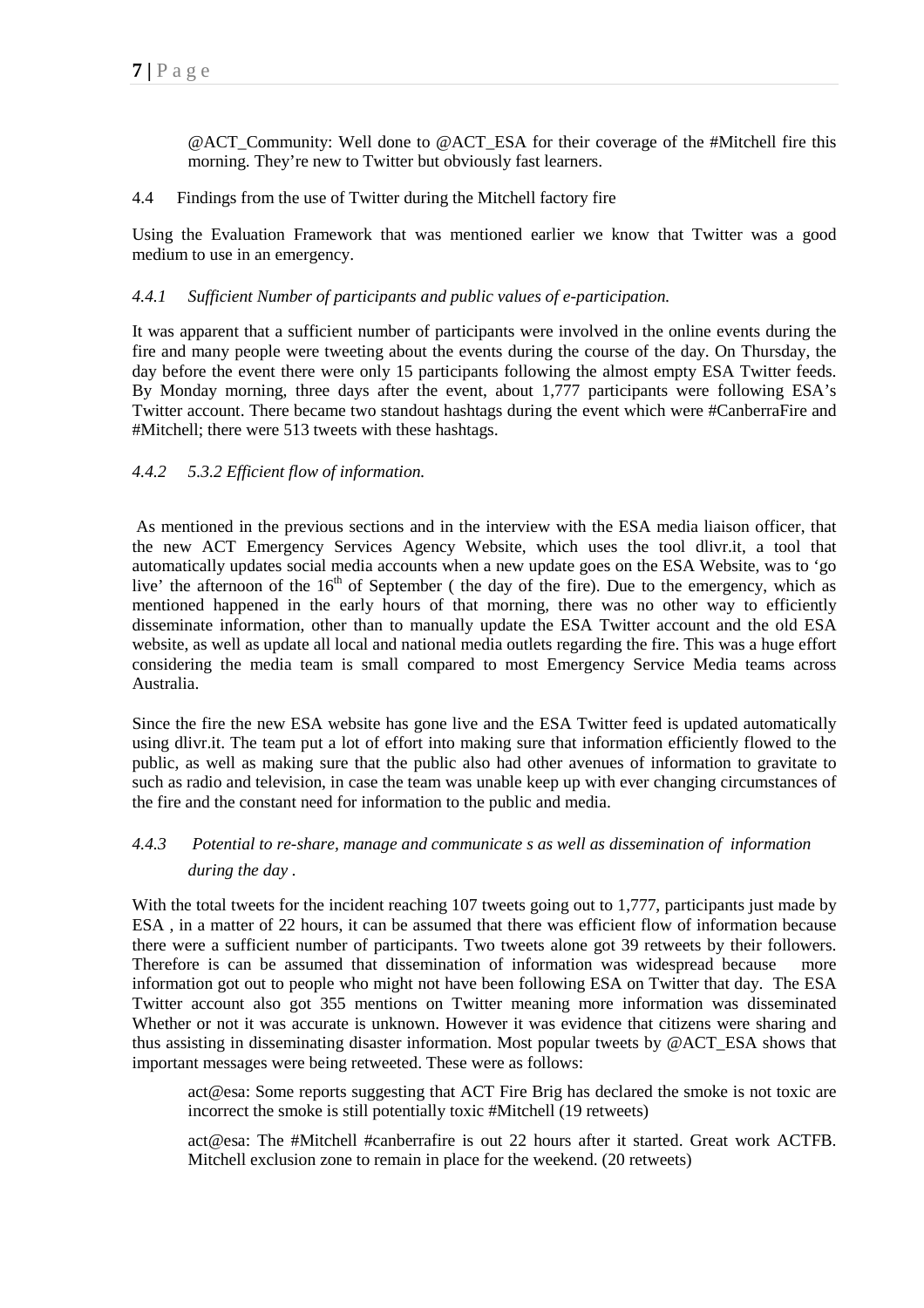It should be noted that ACT ESA could have used a similar approach to Queensland Police (@QPSMedia) by eradicating myths or misinformation by using the hashtag #mythbuster.

As mentioned above links to ESA's website had to be manually put into each tweet, as the ESA media liaison said in interview, the website is the single point of truth with 127,285 views and 41,241 unique visitors over Friday to Sunday during the event. However it is not known if Twitter or other social media mediums were the cause of this surge of people going to the ESA website. Other social media was being used by citizens as well. There were approximately 30 videos of the fire uploaded to YouTube.

One interesting aspect was the way the public was trying to point to the right information sources for the fire. This can be seen in the following tweet:

@PJVANVLIET: for those of you have been following @ACTEmergencyInf suggest switch to @ACT\_ESA the latter actually tweets during an emergency.

Other government agencies also offered help through Twitter. These tweets have helped to increase the number of followers.

@tamsmediaroom: RT @actcomms Follow @ACT\_ESA for updates on situation in Mitchell

@QPSmedia: People wanting the latest info on the #canberrafire should follow the ESA on twitter https://twitter.com/ACT\_ESA

### **5 DISCUSSION**

The use of Twitter in the Mitchell fire empowered people with the information that allowed them to understand the situation and allowed ESA to disseminate information to a wide group of people.

When comparing this case study to the definition of crisis informatics given by Palen, ESA has embraced the definition of expanding the social system in which information about a crisis is disseminated between official channels and public entities, as well as keeping to the traditional ways of disseminating information.

In the Literature review it was mentioned in the California bushfire case that it took time for information to be published. In this case disseminating information on the ESA website is almost instantaneous now with a few second delays between the tweet being published on Twitter, although in the case of the Mitchell factory fire this was difficult to do due to the fact that all tweets had to be done manually.

In the interview conducted with the ESA media liaison officer, it was mentioned that collective intelligence could be used in times of emergency, similar to the Virginia Tech shootings case but this time used by for the public, government agencies and media, instead of just for the general public. This would also ensure that what was observed in the Virginia Tech case where the public knew the names of the victims before officials and media knew that more than the public knew about the event. Having collective intelligence for all parties will allow for transparency of information for all. However not having ESA communicate back to the public when a question is asked is somewhat disconcerting, as communication between all parties is an important part of e-participation.

What is also interesting to note in the discussion is the ESA's social media policy is that with the main account mainly for emergency information it allows for Ambulance, Fire and State Emergency Service to focus on recruitment and education programs. This is similar to Golbeck's (Golbeck et al. 2010, cited in Larsson and Moe 2011 page 5) Twitter study of members of the US congress during 2010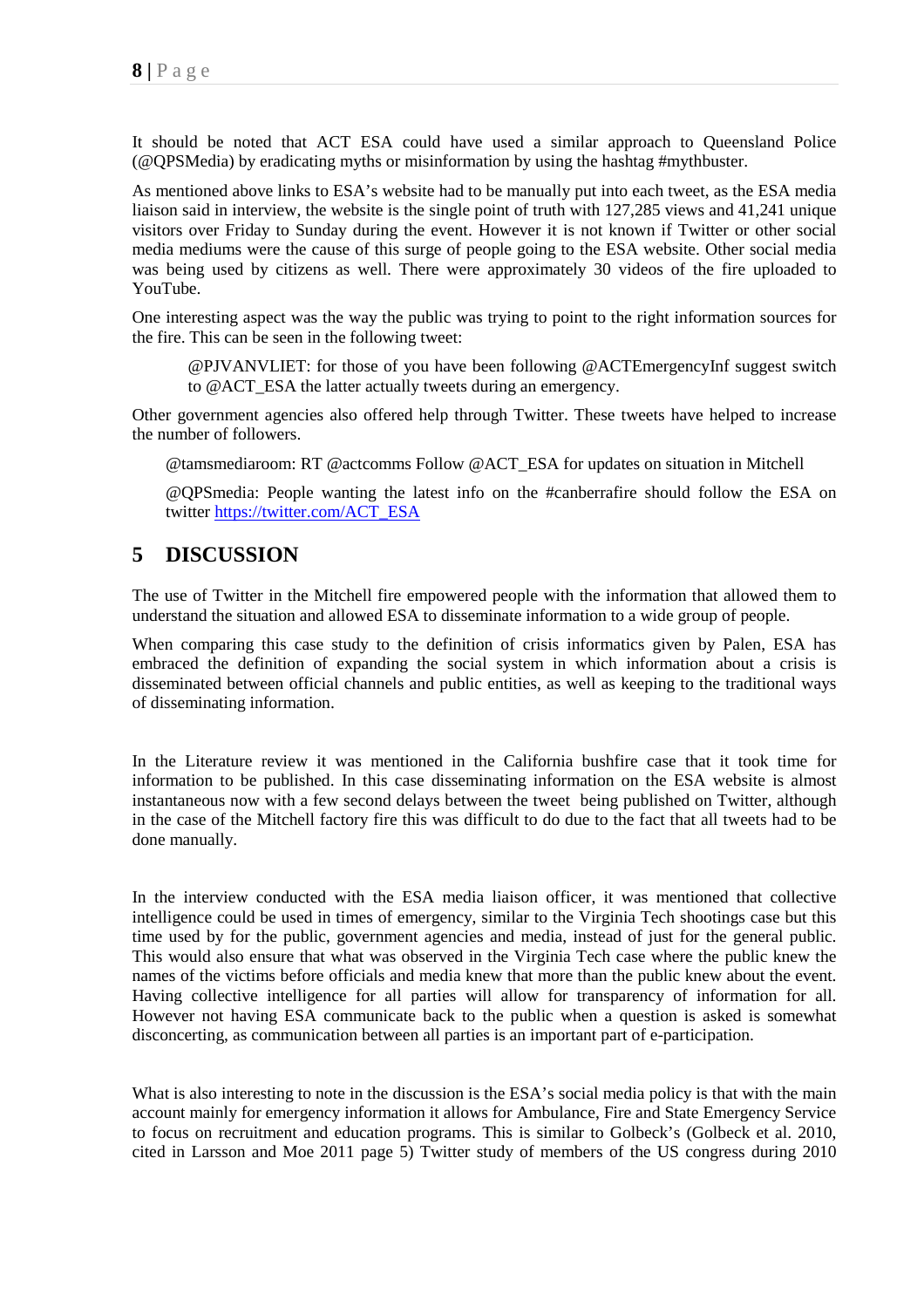where Golbeck found that most Twitter accounts were either used for self-promotion or dissemination of information where we see that Twitter use by an emergency service is no different to other government bodies/officials.

### **6 OBSERVATIONS AND LESSONS LEARNT SINCE THE FIRE**

Since the September Mitchell factory fire as of June  $1<sup>st</sup>$  2012 there have not been any large scale incidences which have affected many people or have had significant public interest. The Twitter account has only been intended to be used for dissemination of information and not interaction with members of community. This could be due to the small size of the media team, therefore the need for a similar tool like dlivr.it is necessary to give timely information to the ACT community, while having to also disseminate information to traditional sources such as the ESA website and the press. This is now in full use.

The study has some limitations. Firstly, the research is based on the views of the particular agency, it does not take into consideration views of the citizens other than that provided by the agency or seen in tweet samples. The twitter feeds during the fire were not collected by the researcher or the agency, hence the tweet feeds could not be analysed. Only a subset of the tweets was made available to the researcher. Some suggestions to further the study of crisis informatics could include the adoption rates of emergency authorities in the use of social media and the reasons why the adoption rate is the way it is, the readiness of emergency authorities to use social media in times of emergency and the perceptions of both authorities and citizens regarding the use of social media during an emergency.

## **7 CONCLUSION AND RECOMMENDATIONS**

As time goes on, society will see the benefits and disadvantages of using social media for emergency communication. It is interesting to note that there was a lot of criticism of the Emergency Services Agency in their not announcing that they had a Twitter account earlier. For example, on a Canberra forum called "The RiotAct" there was a posting saying that there was no announcement of such a Twitter account, however others had said such an event like the Mitchell fire had forcibly put the knowledge of such a Twitter account in their minds, similar to what happened with the Queensland flood example where their theory of organic growth through word of mouth made their Twitter account become popular during such emergency events.

In the future the ACT ESA will expand and improve their social media content to allow for videos and other social media trends as well as constantly updating their social media policy to keep up with society. As The Queensland Police Media team noted that without the manpower to have two way conversations with the general public and a way to have constantly monitored activity during an emergency, support of people in high positions for use of such mediums and ways to prove such worth of using media accounts to disseminate information, the general public will not be able to see why there is a need for such communication. From the Mitchell fire the ACT government, general public and media have learnt that Twitter and social media accounts are another way to disseminate information across in an innovative way. It should be noted that it does not replace something already used like a website or press release. Canberrans learned many lessons in the aftermath of this singular emergency in the backyard of Canberra.